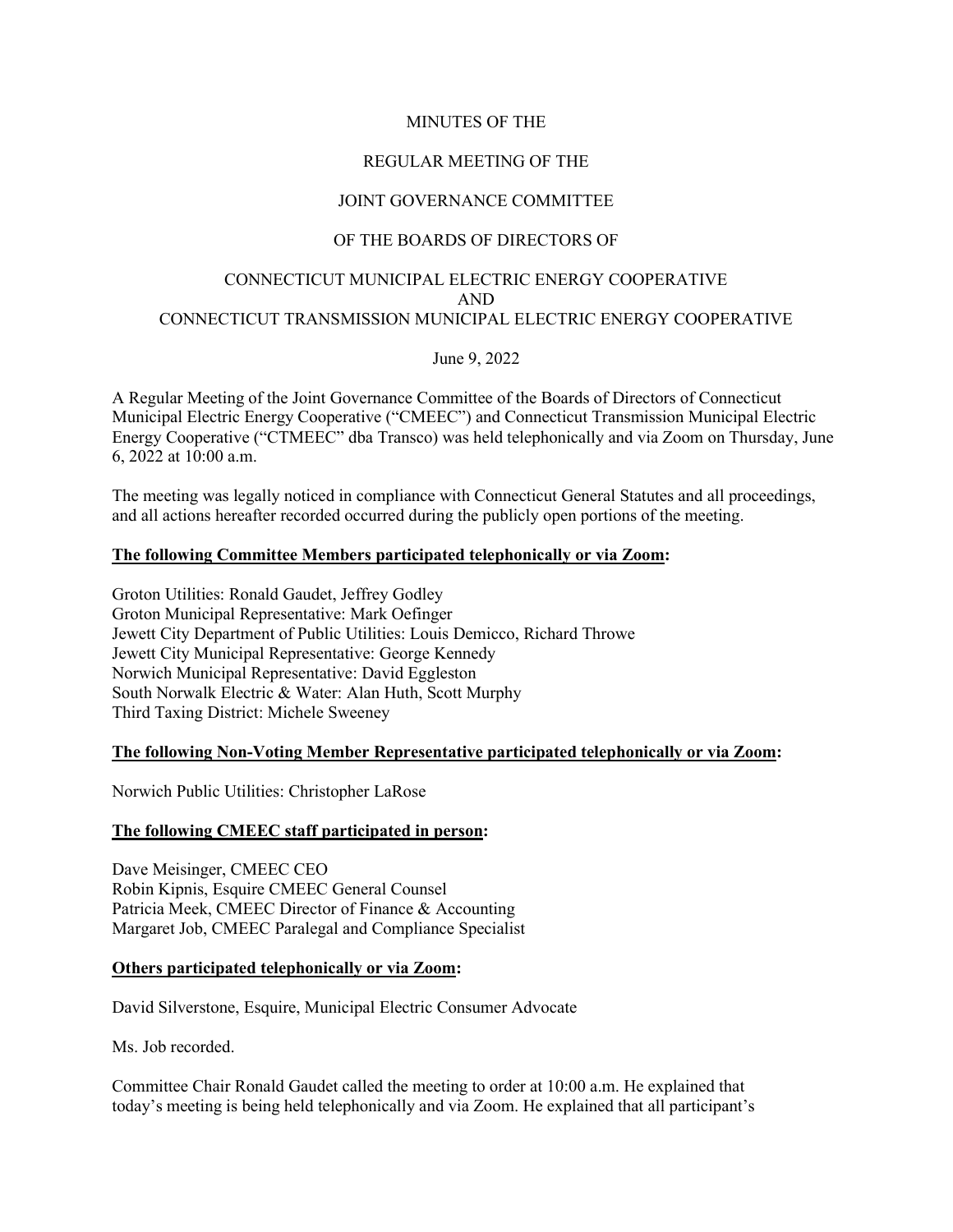devices should remain on mute unless speaking to eliminate background noise. He requested that those speaking state their names before speaking for clarity of the record.

# **Specific Agenda Items**

## **A Public Comment Period**

No public comment was made.

## **B Roll Call**

After Ms. Job conducted roll call, Chair Gaudet confirmed a quorum was present.

# **C Approve the Minutes of the January 20, 2022 Regular Meeting of the CMEEC / CTMEEC Governance Committee**

**A motion was made by Committee Member Jeffrey Godley, seconded by Committee Member Louis Demicco to Approve the Minutes of the January 20, 2022 Regular Meeting of the CMEEC / CTMEEC Joint Governance Committee.**

#### **Motion passed unanimously.**

## **D Board Package Review**

Ms. Kipnis explained that a review of the Board package materials is a goal under the Organizational Development initiative of the Strategic Plan. She explained that the purpose is to review the level of detail and content of the monthly Board package. Ms. Kipnis added that today's presentation is a preview of some proposed changes being considered to the manner in which the Board material is presented each month. She added that a discussion of a proposed change in the style of Board agenda will follow.

Ms. Meek then walked the Committee through the sample view of the Board package, stating that it is proposed that the monthly reports be provided in a 'live' format in which Board members can 'drill down' to supporting information that provides details behind the actual and projected information provided in what is being proposed as a Master Dashboard to replace the current monthly Objective Summary. Ms. Meek then proceeded to demonstrate how to expose the supporting information behind the metrics in the report.

Ms. Meek stated that clarification of metrics titles and adding metrics that are used in the calculations but not currently provided in the current Objective Summary, are also being considered.

Ms. Meek explained that the information that is found when drilling down is currently available in the Board material in report form located in tabs at the back of the hard copy Board package. Implementing a live Board package will allow the Board to drill down to see the back up information versus looking for it in the pages in the back of the hard copy material. Ms. Meek add that presenting the Board material as a live document could potentially eliminate an estimated 25 pages or 22% from the current method of delivering the Board material each month. She further added that the group working on the revision of the Board material is working to determine the best way to present the comments to the metrics and graphs which are currently included with the hard copy Board material.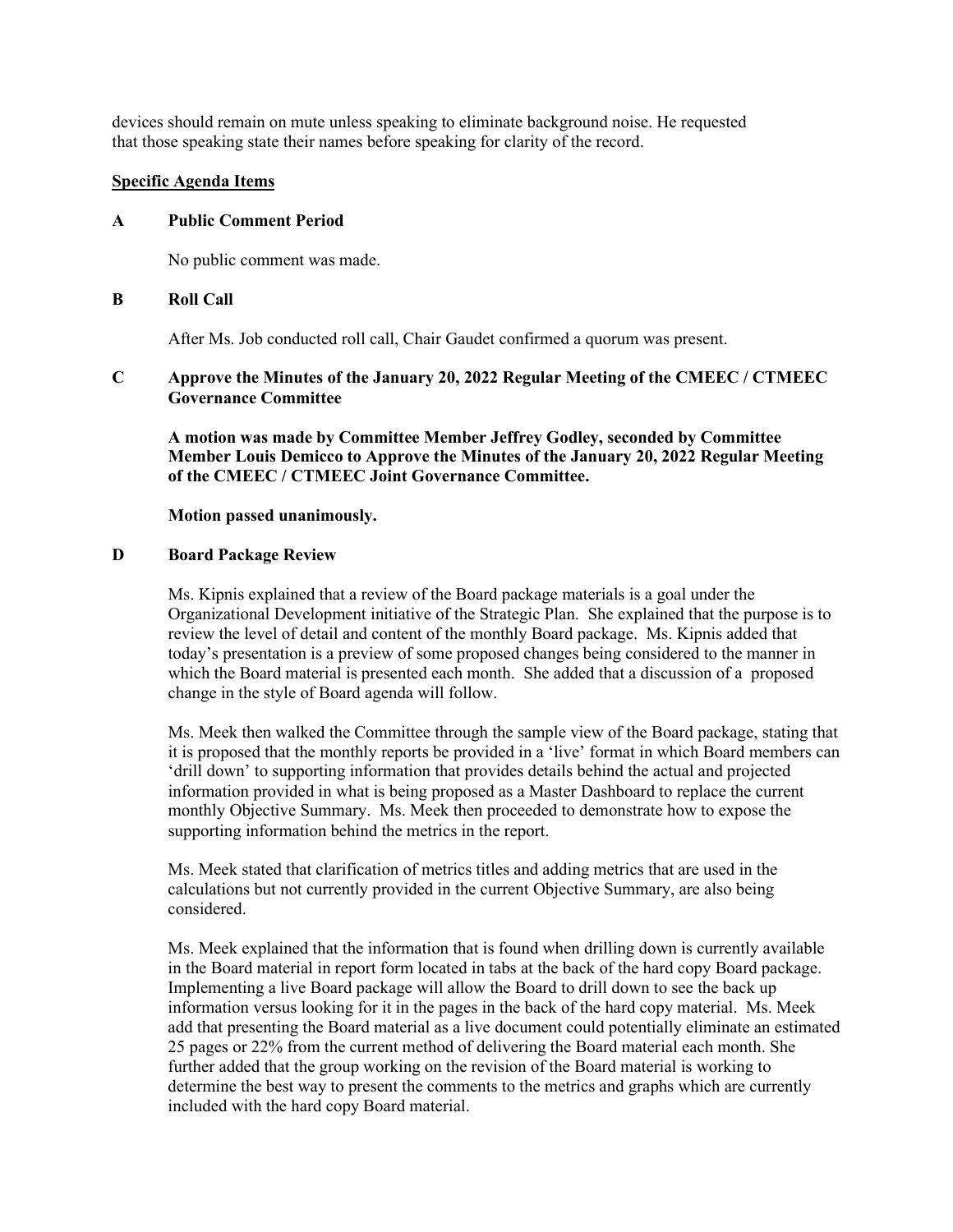Discussion then followed with respect to the presentation of the Board material for public purposes in compliance with the Freedom of Information Act.

Ms. Meek further explained that this new proposed format will be presented to the Budget  $\&$ Finance Committee at its meeting in July. She added that different, currently available software on which to launch the new format is being reviewed to facilitate a user-friendly monthly report.

Ms. Kipnis next discussed adding a consent agenda to the Board agenda. She explained that routine matters such as Committee reports to the Board could be added to a Consent agenda which would include a physical report rather than a verbal report. The Board would have the opportunity to review the report prior to the meeting and ask any questions they might have. Committee minutes (or drafts thereof) can also be included with the Board materials under a Consent agenda. Ms. Kipnis explained that annual, routine actions can be added to a Consent agenda such as health insurance renewals or resolutions approving changes to retirement plans resulting from changes in laws affecting those plans.

After discussion, Ms. Kipnis suggested that the Committee keep a proposed Consent agenda in mind over the next few months' Board meetings and revisit the topic at its meeting in October. She added that a Consent agenda is not required to be used at each Board meeting. Ms. Kipnis recommended that a written policy be created to clarify when a Consent agenda would be appropriate to use.

# **E Semi-Annual Review of Strategic Plan**

Mr. Meisinger walked the Committee through the presentation of the development of the Strategic Plan that was presented to and approved by the full Board in October 2020 to inform the Committee where CMEEC is in the process adding that CMEEC is currently in the Action Plan stage of the Strategic Planning process. He added that progress reports have been made on a quarterly basis and that status of the initiatives under the Strategic Plan identified on the Gantt chart provided to this Committee in advance of today's meeting will be discussed today. Mr. Meisinger then proceeded to remind the Committee of the process followed to create the Strategic Plan. He then highlighted the status of each of the initiatives identified on the Gantt chart.

Among the initiatives highlighted by Mr. Meisinger, the Communication/Image initiative garnered Committee discussion related to a communication resource plan and how CMEEC should staff its communications role. Mr. Meisinger added that the comments made by participants at today's meeting will be taken into account, and that he appreciated the input of the Committee members.

#### **F New Business**

#### **Annual Onboarding Session**

Ms. Kipnis reminded the Committee that the last Board onboarding session was held in September of 2020. With the appointment of new Board members since that time, an onboarding session is due to be conducted. Ms. Kipnis explained that the onboarding materials have been updated since 2020. Discussion followed related to whether the onboarding session should be required of all members of the Board, or only those newly appointed members with the optional participation by current Board members. The Committee also considered how to hold the session, whether it be in person or via Zoom or a hybrid.